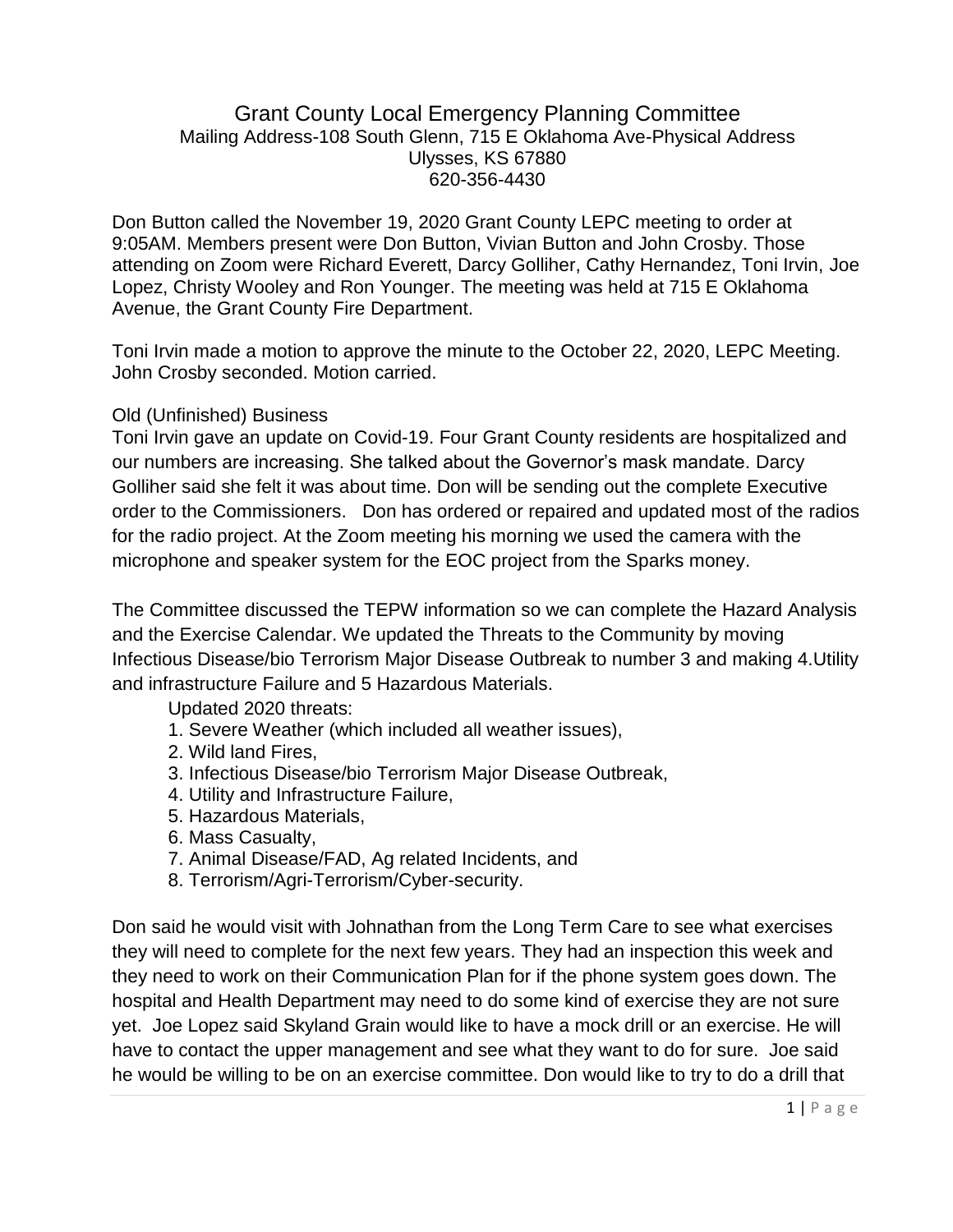would incorporate all entities so the county would only have to do one major exercise. Don will check with law enforcement about the active shooter exercise before finalizing the calendar. Richard Everett said we could actually do a Vaccine Point of Distribution and use it for an exercise.

The Exercise Calendar for 2021-2023 was modified to:

| 2021                  |                   |                                            |
|-----------------------|-------------------|--------------------------------------------|
| First quarter         | Workshop          | <b>Winter Storm</b>                        |
| <b>Second Quarter</b> | <b>Full Scale</b> | <b>Public Health/Hospital Exercise/LTC</b> |
|                       | Or tabletop       | Drive Thru or Walk thru Vaccine POD        |
| Third quarter         | Table Top         | <b>Active Shooter</b>                      |
| Fourth quarter        | Workshop          | <b>TEPW</b>                                |
|                       |                   |                                            |

# 2022

First Quarter Full Scale Public Health/Hospital Exercise/LTC Second Quarter Functional Active Shooter Third QuarterTable Top HazMat Fourth Quarter Workshop TEPW

# 2023

First Quarter Table Top Public Health/Hospital Exercise/LTC/LEPC Second Quarter Table Top Cyber-security/Utility Infrastructure failure/Coop Third QuarterFull Scale HazMat/Rural Trauma/Chemical Spray rigs Fourth Quarter Workshop TEPW

As for training, KDEM's in class trainings are on hold until maybe June of next year. FEMA and several other companies are starting to make some classes available virtually. The ICS 300 class in now virtual but it is 3 days in front of a computer. Don is not sure how well the interactive part with the exercises will work. The EOC Intermediate class is also available virtual. Cathy Hernandez said KDEM has sent out some virtual training links that are available. Cathy Hernandez said that Deb Tucker from the American Red Cross has some virtual training available. Vivian said these could be done at meeting like church groups, Chamber, Kiwanis Club or Lion's Club.

New Business No new spill reports.

Don also talked about departments and companies need to look over their COOP Plans and update them. COOP is Continuity of Operation Plan.